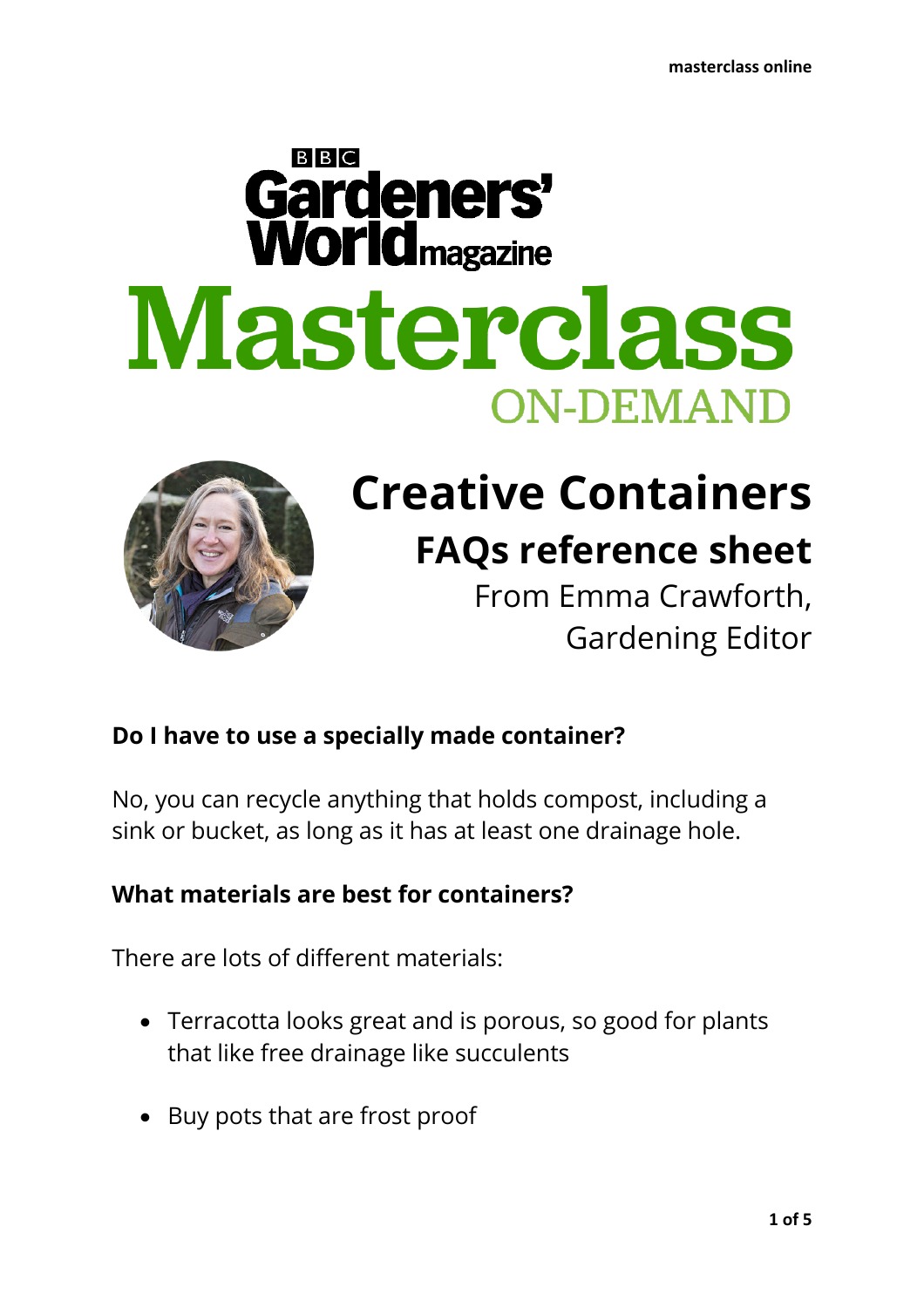- Timber needs a plastic lining so it doesn't deteriorate too quickly and can be changed to make a different look with a lick of paint
- Metal looks good in a modern garden but gets hot in sunshine so is best for tough plants

#### **What compost should I use?**

Peat-free multipurpose compost is fine for seasonal displays but sometimes it's best to use a specialist compost:

- Acid-loving plants like blueberries, rhododendrons and camellias need ericaceous compost
- Succulents need a free-draining compost, so add gravel or horticultural sand to your compost mixture
- Trees, shrubs and plants that will be in a container for more than nine months benefit from a soil-based compost, such as a John Innes mixture. This will break down more slowly than multipurpose compost and soil holds onto nutrients well, slowly releasing them to the plant over time

#### **What's the best way to make my container look good?**

Try a 'thriller, spiller, filler' design, where all three elements are included in one pot. Co-ordinate the plant and container colours and plant in threes and fives, which look more natural than twos and fours. Make sure the size of the fully-grown plants and container are balanced – neither should be too big or too small.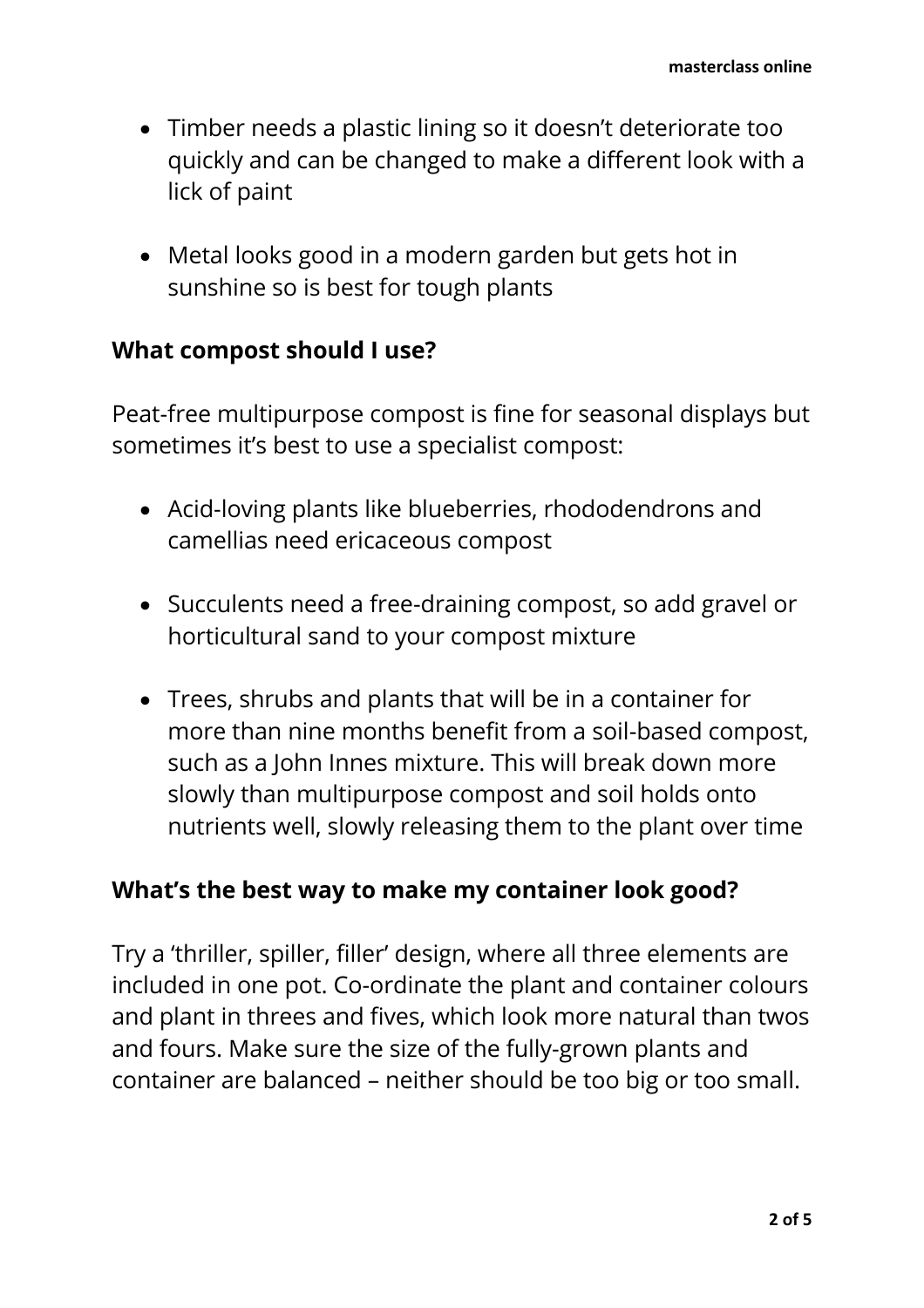# **Can I grow fruit and veg in containers?**

Yes, easily. Look for compact fruit varieties. Blueberries and strawberries do well in pots. Salads, herbs, tomatoes, compact beans and short carrots are good options too. Provide supports for tall plants and plenty of water and plant food.

# **How should I prepare for planting?**

Give plants a thorough soak before you plant them in the container. Remove their containers just before planting and if the roots are congested, gently tease them out to encourage them to grow outwards into the compost.

# **Do plants in containers need more water than plants in the ground?**

Yes, rain does not usually penetrate containers well, so the plants need extra help from you.

#### **What's the best way to water containers?**

Most of the time a watering can or hose is enough, but if you're going away you can buy slow-release drip waterers or timed irrigation systems that release water at regular intervals.

# **How should I feed my container plants?**

Add controlled-release fertiliser to your compost on planting, during warm weather it provides to nutrients just when they need them most. You can also boost container plants with liquid feed added to the watering can.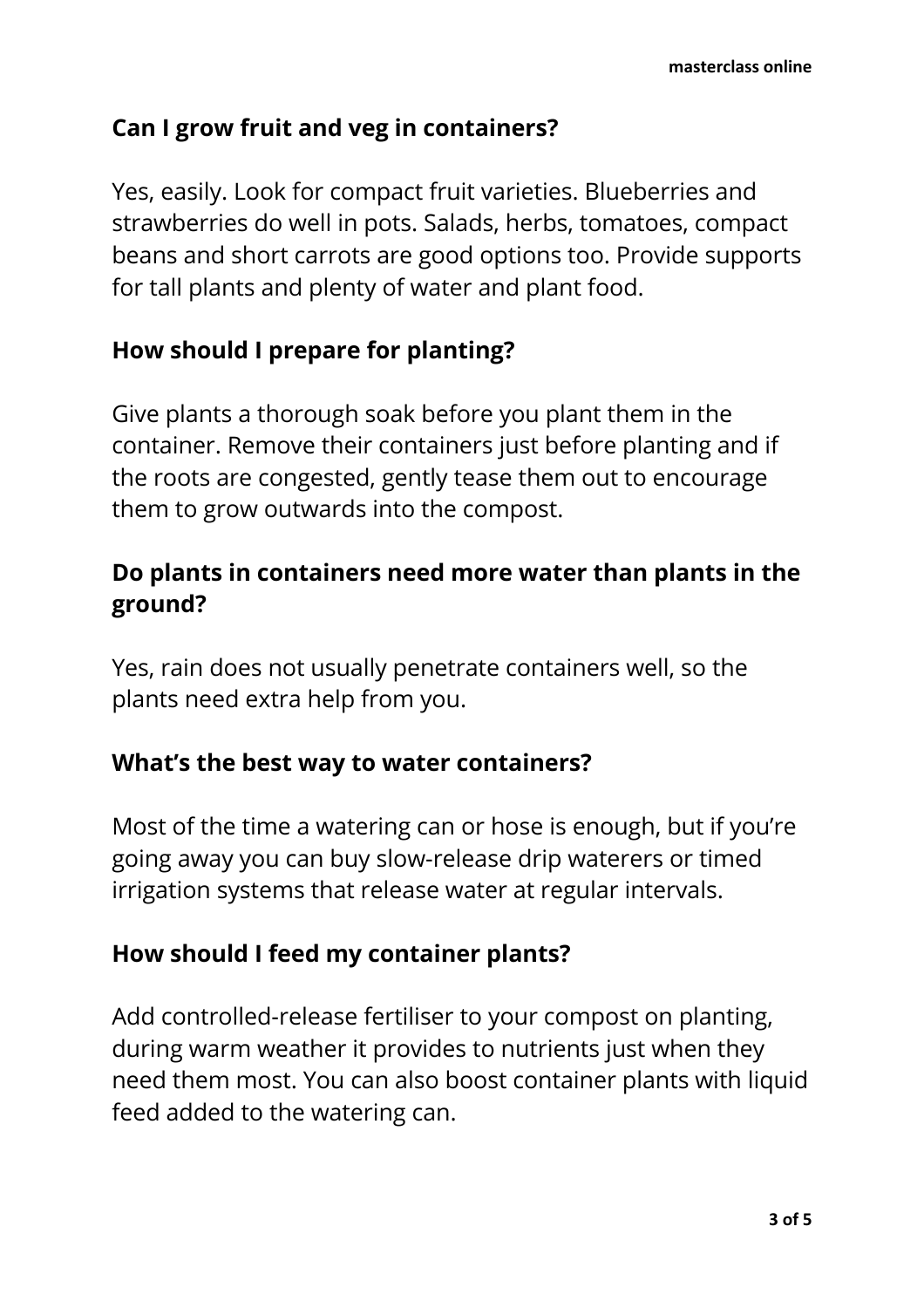# **Do I need to feed my container plants in winter?**

No, plants don't grow much in winter, so you don't need to feed them.

## **Can I mulch my container display?**

Yes, you can use the same mulches as you would on beds or decorate the top of your container with coloured glass or gravel. Mulch deters weed seedlings and slows down water evaporation. In spring you can scrape off the top of the compost, add plant food and water, then add mulch or more compost to refresh your container and boost your plants.

## **Do plants in containers get attacked by pests and diseases?**

Yes, just as much as plants in beds. Squirrels, slugs and vine weevils are generally the worst pests.

#### **How should I protect my container from squirrels?**

Squirrels are fond of bulbs, such as tulips, so after planting them, cover the top of your container with chicken wire and fasten it down.

#### **How should I protect my container from slugs?**

Organic slug pellets will prevent slug and snail infestations. Nematodes you water on are available too.

#### **How should I protect my container from vine weevil?**

Buy biological control nematodes to water onto your container with a watering can in late-spring and early-autumn.